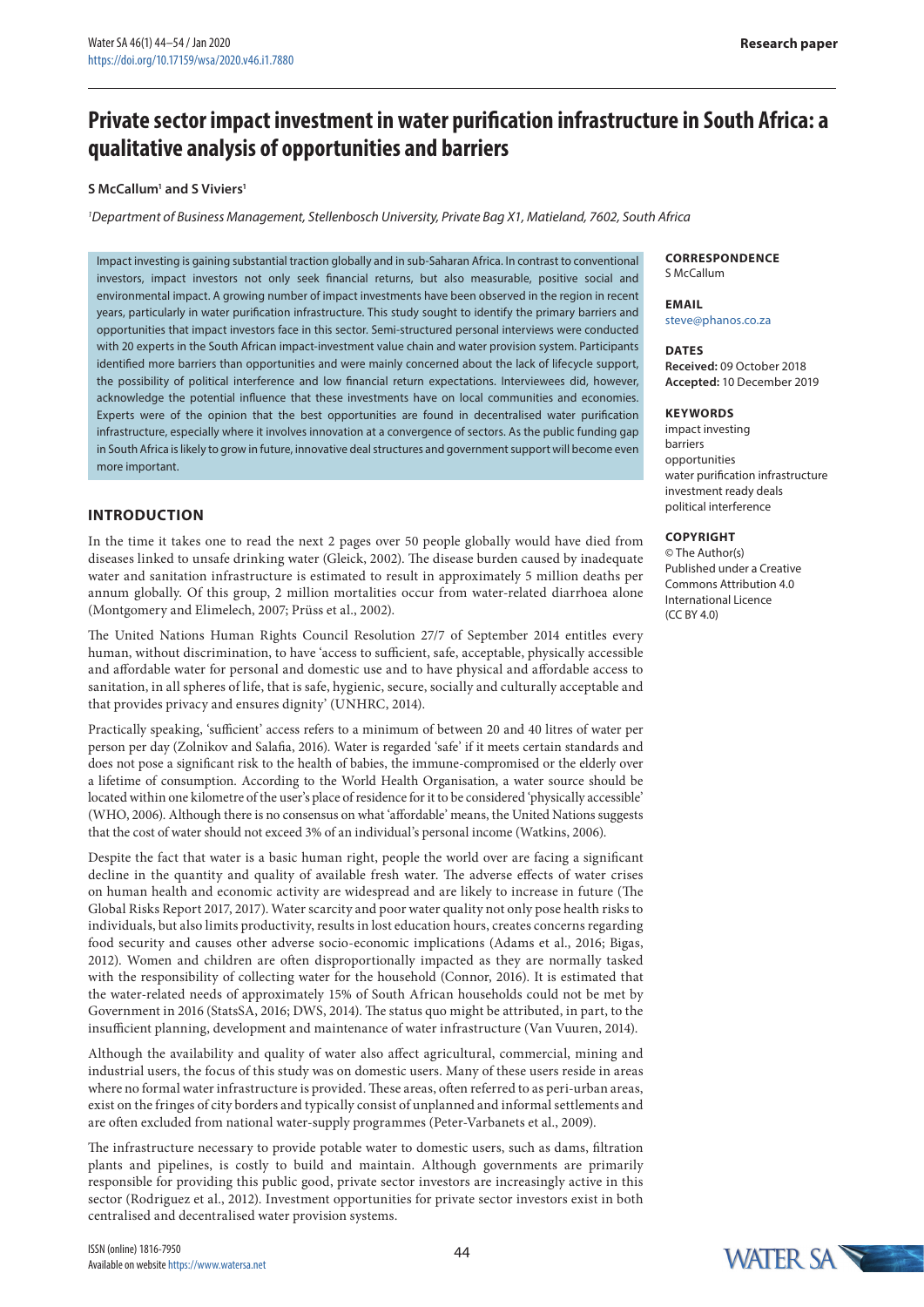In a centralised system, safe drinking water is continuously supplied to large areas such as cities. Fresh water is collected in a protected area (e.g. a dam), purified and delivered to domestic users through a system of pressurised pipes (Galada et al., 2014). Investment opportunities in centralised systems could take the form of investing in a desalination plant or water treatment plants connected to these systems. In contrast, a decentralised system provides water resources that are sourced close to households and communities who treat it themselves (e.g. rainwater tanks and groundwater extraction). Decentralised systems are typically observed in rural and peri-urban areas where it is not technically, economically or environmentally feasible to install centralised systems (Cook et al., 2009).

Several innovative water purification products have seen the light in recent years. Examples include faecal waste/sludge convertors and vapour compression distillers. These products could be used at household and/or community level. Decentralised systems have lower maintenance costs, require fewer upgrades, can be installed incrementally (based on demand) and work on a 'fitto-purpose' concept (Galada et al., 2014). Other benefits include smaller investments, less bureaucracy and shorter delivery times (Ringwood, 2016).

An estimated R33 billion per annum is required to close the water infrastructure funding gap in South Africa over the next 10 years (DWS, 2018). This situation is not unique to South Africa (Rodriguez et al., 2012) and presents private sector investors with an opportunity to 'do good while doing well'. Investors who seek measurable, positive social and/or environmental impact alongside market-based, risk-adjusted returns are called impact investors (Harji and Jackson, 2012). Impact investing is one of several strategies available to responsible investors (Hebb, 2013).

Although there is no universally accepted definition of impact investing, a few key elements have emerged from the literature (Clarkin and Cangioni, 2016; Höchstädter and Scheck, 2015; Sales, 2015; Saltuk, 2015; Barby and Pedersen, 2014; Burand, 2014; Drexler et al., 2014; Jackson, 2013; Arosio, 2011; Freireich and Fulton, 2009). These elements include intentionality and measurability of impact attributable to the intervention. Furthermore, there should be a positive correlation between the intended social and/or environmental impact and the financial return of the investment. Lastly, an impact investment should lead to a net positive effect on society and/or the natural environment in addition to what would have occurred without the intervention.

Drawing on the aforementioned elements, impact investing was defined in this study as a responsible investment (RI) strategy where investors actively and intentionally seek to generate both measurable, positive social and/or environmental impact alongside financial return. Impact investors are typically institutional investors, such as pension funds and insurance companies, who pursue their dual goals by investing in for-profit entities that offer products and services ranging from microloans to affordable housing, renewable energy and sustainably grown crops. In the context of this study, impact investors could also invest in private equity funds and collective investment schemes that support the development of water and sanitation infrastructure. According to Jackson (2013), role players in the impact-investment market can be divided into categories. Examples of role players in each category are depicted in Table 1.

According to a study by the GIIN, the size of the global impactinvesting market, based on assets under management, was approximately 502 billion USD at the end of 2018 (Mudaliar and Dithrich, 2019). This study shows that impact investing has gained significant momentum over the past decade as both an investment strategy and an approach to addressing pressing

social and environmental challenges (ibid). A mere 4% of investments in this market was allocated to impact investments in water, sanitation and hygiene (Mudaliar et al., 2018).

It is estimated that impact investments in sub-Saharan Africa constituted approximately 12% of the global market in 2018 (ibid). Within sub-Saharan Africa, South Africa represents the largest impact investment market (Giamporcaro et al., 2017; Mudaliar et al., 2016). No statistics could be found on the allocation of impact investments to water-related projects in sub-Saharan Africa in general or South Africa in particular. The authors are, however, of the opinion that it is likely to be higher than the global average  $(\pm 4\%)$ .

As set out in South Africa's National Development Plan, Government has committed to invest 10% of gross domestic product (GDP) to three key areas, namely, transport, energy and water, over the next couple of years. Private sector investment is likely to follow suit. Water is one of the industries which President Ramaphosa singled out as presenting 'huge [investment] opportunities' for foreign investors (Johnson et al., 2018). The President even set up a national impact investing task force aimed at accelerating this investment strategy (Impact Investing South Africa, 2019). Water-related investments, including those intended at reducing water pollution, are also mentioned in the Government's Climate Change White Paper, New Growth Plan and National Industrial Action Plan.

Despite significant growth in impact investing in recent years, limited academic research has been conducted on the topic (Clarkin and Cangioni, 2016). As far as could be established no research has been conducted on impact investment in the water sector. Most studies on private sector involvement in the provision of a public good such as potable water centred on privatisation (Prasad, 2006; Hall, Lobina and De la Motte, 2005) and public–private partnerships (PPPs) (Ruiters and Matji, 2016; Ameyaw and Chan, 2015; Chitonge, 2013; Ruiters, 2013; Baruah, 2007; Grimsey and Lewis, 2002).

Access to finance is crucial for successful water service delivery. Ruiters and Matji (2016), Ruiters (2013) and Coppel and Schwartz (2011) provide insights into South Africa's existing and potential alternative water infrastructure funding models' opportunities and barriers.

Listed barriers include: prolonged projects; lack of technical, management and legal capacity in municipalities; heavy reliance on government grants, monitoring of private operator issues; and failure to deliver on tender which could lead to the collapse of the business operations. The current water pricing strategy does not generate enough revenue, therefore, the state consistently is in deficit. Barriers also mentioned were concerns over poor planning and adherence to municipal financial budgets, and not enough commitment, consistency or legislative protection for private sector to encourage long-term partnerships, as well as a politically volatile appropriation process. Customers are also weary of privatization and fear water charges would become another tax. Challenges in PPPs also involved risk sharing, cultural and language barriers and differing opinions about how things should be run.

Opportunities include multiple forms of project financing that involves government and private sector, and that certain PPP models allow for skills and knowledge transfer as well as creative solutions to maximise profit and achieve operational efficiency. Private sector involvement also allows government to harness capital markets. Other opportunities include specific pricing to achieve equitable and efficient allocation of water and to encourage efficient usage, and ability to manage demand side risk and to refinance the projects.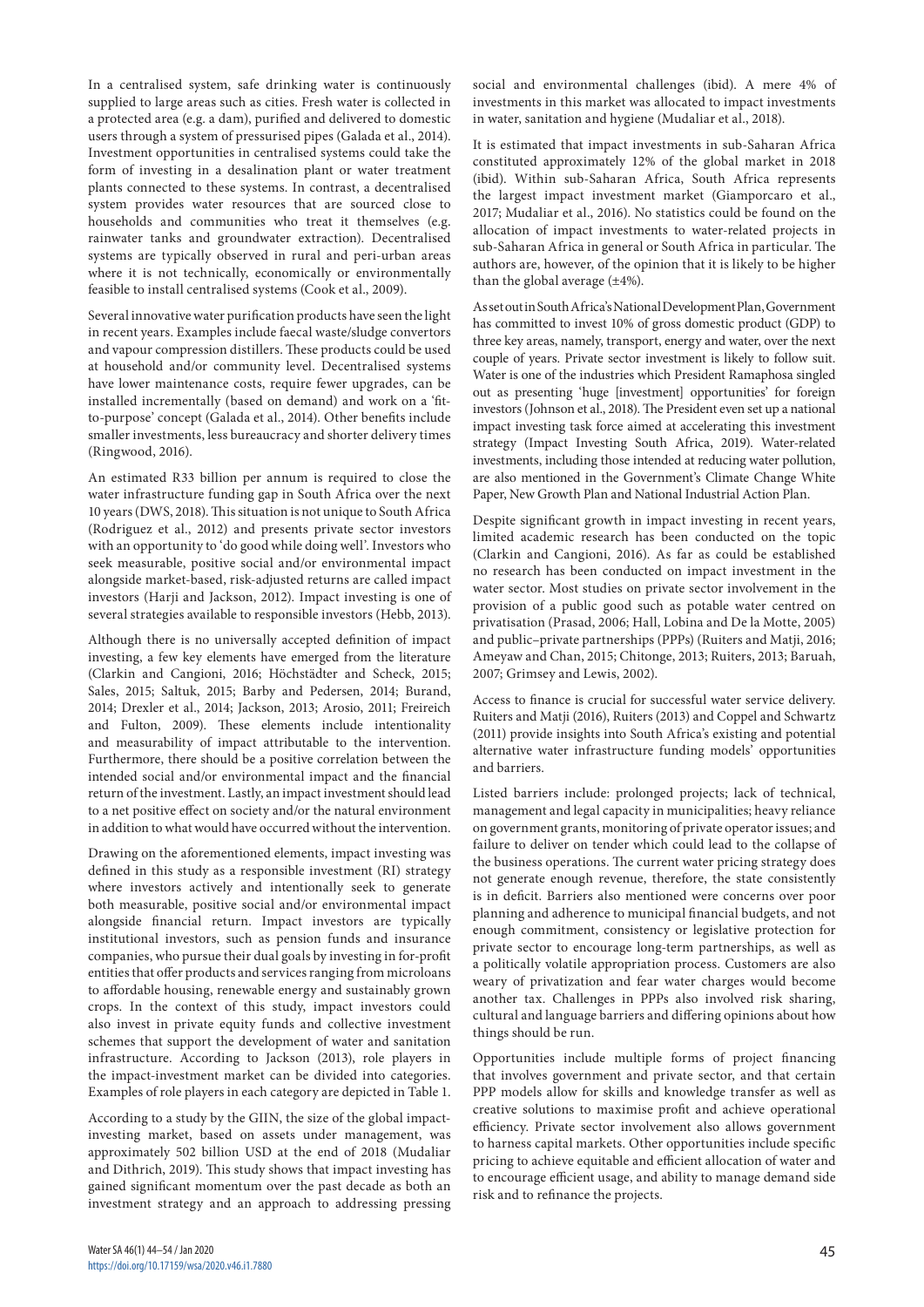**Table 1.** Role players in the local impact-investment market

| Categories                                                                                                                                                                                                         | <b>Examples</b>                                                                                                                   | Impact themes targeted                                                                                                                                                    | Impact-investing approach(es)                                                                                                                                                                                                                                      |
|--------------------------------------------------------------------------------------------------------------------------------------------------------------------------------------------------------------------|-----------------------------------------------------------------------------------------------------------------------------------|---------------------------------------------------------------------------------------------------------------------------------------------------------------------------|--------------------------------------------------------------------------------------------------------------------------------------------------------------------------------------------------------------------------------------------------------------------|
|                                                                                                                                                                                                                    |                                                                                                                                   |                                                                                                                                                                           |                                                                                                                                                                                                                                                                    |
| <b>Asset owners</b><br>• Institutional investors such<br>as pension funds, insurance<br>companies and collective<br>investment schemes<br>management companies<br>• Retail investors                               | <b>Heart Capital</b>                                                                                                              | Entrepreneurship, food security,<br>economic empowerment and<br>environmental preservation                                                                                | Venture and seed capital to high-<br>growth, high-impact sustainable social<br>enterprises                                                                                                                                                                         |
|                                                                                                                                                                                                                    | Mergence Investment<br>Managers                                                                                                   | Among others: incremental<br>and social housing, SMME's, job<br>creation, education, agricultural<br>development, BBBEE and<br>infrastructure, renewable energy<br>plants | Listed and unlisted - spanning equity,<br>multi-asset class funds, infrastructure,<br>debt and private equity funds                                                                                                                                                |
| Asset managers<br>• Investment advisors<br>• Fund managers<br>• Family offices<br>• Banks<br>• Venture capital funds<br>· Sovereign wealth funds<br>• Development finance<br>institutions                          | African Development<br>Bank                                                                                                       | Climate change, education,<br>energy and power, environment,<br>gender, health, infrastructure,<br>water supply and sanitation<br>among others                            | Deposits, repurchase agreements,<br>commercial papers, various<br>derivatives, fixed-rate and floating rate<br>securities and corporate bonds                                                                                                                      |
| Demand-side role players<br>• Large, established businesses<br>• Small and medium-sized social<br>enterprises<br>• Co-operatives<br>• Microfinance institutions<br>• Community development<br>finance institutions | Participants in Global Impact Multiple<br>Investing<br>Network (GIIN) and Southern<br>African Impact<br>Investing Network (SAIIN) |                                                                                                                                                                           | Organisations whose core business<br>activities address social and<br>environmental challenges                                                                                                                                                                     |
| Service providers<br>• Standard-setting bodies<br>• Consulting firms<br>• Non-governmental<br>organisations<br>• Higher education institutions<br>• Capacity development<br>providers                              | Impact amplifier                                                                                                                  | Multiple                                                                                                                                                                  | Assists sustainable social enterprises<br>to become investment ready and<br>facilitates their access to capital; they<br>also provide deal sourcing and due<br>diligence services to impact investors                                                              |
|                                                                                                                                                                                                                    | Bertha Centre for Innovation<br>and Social Entrepreneurship                                                                       | Education, innovation,<br>inclusive healthcare.<br>innovative finance                                                                                                     | Private sector and public-private<br>partnerships (PPP) and pathways to<br>scale, with a strong focus on Africa;<br>has included social innovation in their<br>curriculum and tested innovative<br>solutions such as Social Impact Bonds<br>and social franchising |

*Source: Adapted from South African Reserve Bank (2016); Sales (2015); Harji and Jackson (2012)*

Given the aforementioned barriers, the South African Government has recognised that new delivery models are required to close the funding gap and alleviate the increasing demands on water infrastructure (Ruiters, 2013). According to this author, South Africa's limited financial resources, poor capital markets and inadequate governance structures require new long-term capital financing models that take account of environmental and social aspects as well as of economic imperatives. As such, impact investing could play a crucial role as an alternative financing model that could unlock capital and provide measurable social and environmental return.

In light of the research gap, the need for alternative funding models to improve national water infrastructure management, and the necessity for improved access to drinking water for better quality of life, this study set out to investigate barriers and opportunities associated with private sector impact investment in water purification infrastructure. Specific attention was given to the situation in South Africa for a number of reasons. The definite need for private sector involvement and investment is exemplified by the 55% South African Government budget shortfall to maintain and develop water infrastructure (Millson and Roux, 2015). Furthermore, South Africa is well positioned to accommodate impact investments as the country is the largest impact investment market in Sub-Saharan Africa (Sales, 2015). The amount of impact capital invested in South Africa

is 15 times more than the country second to it in the Southern Africa region, namely, Zambia (Mudaliar et al., 2016). Impact investments, however, still only represent a small percentage of the total investment landscape in South Africa. Impact investing is considered so important in South Africa that a national task force for impact investment was launched in October 2018 to direct capital towards underfinanced impact projects.

Unless a better understanding of the hindrances and prospects of impact investments in water purification infrastructure is gained, the probability of the much-needed capital influx from the private sector is likely to remain small. In the following section a brief overview is provided of the barriers and opportunities that impact investors commonly face, as identified in the literature. Where possible, references were included on water purification infrastructure. The methods used to collect and analyse qualitative data are then described along with the main empirical findings. Next, conclusions and recommendations for impact investors and academicians are offered.

## **Barriers to impact investing in water purification infrastructure in South Africa**

Many barriers to the general impact-investment market can by extension be applied to investments in water purification infrastructure. These barriers include the relatively small size and early stage of development of the impact-investing market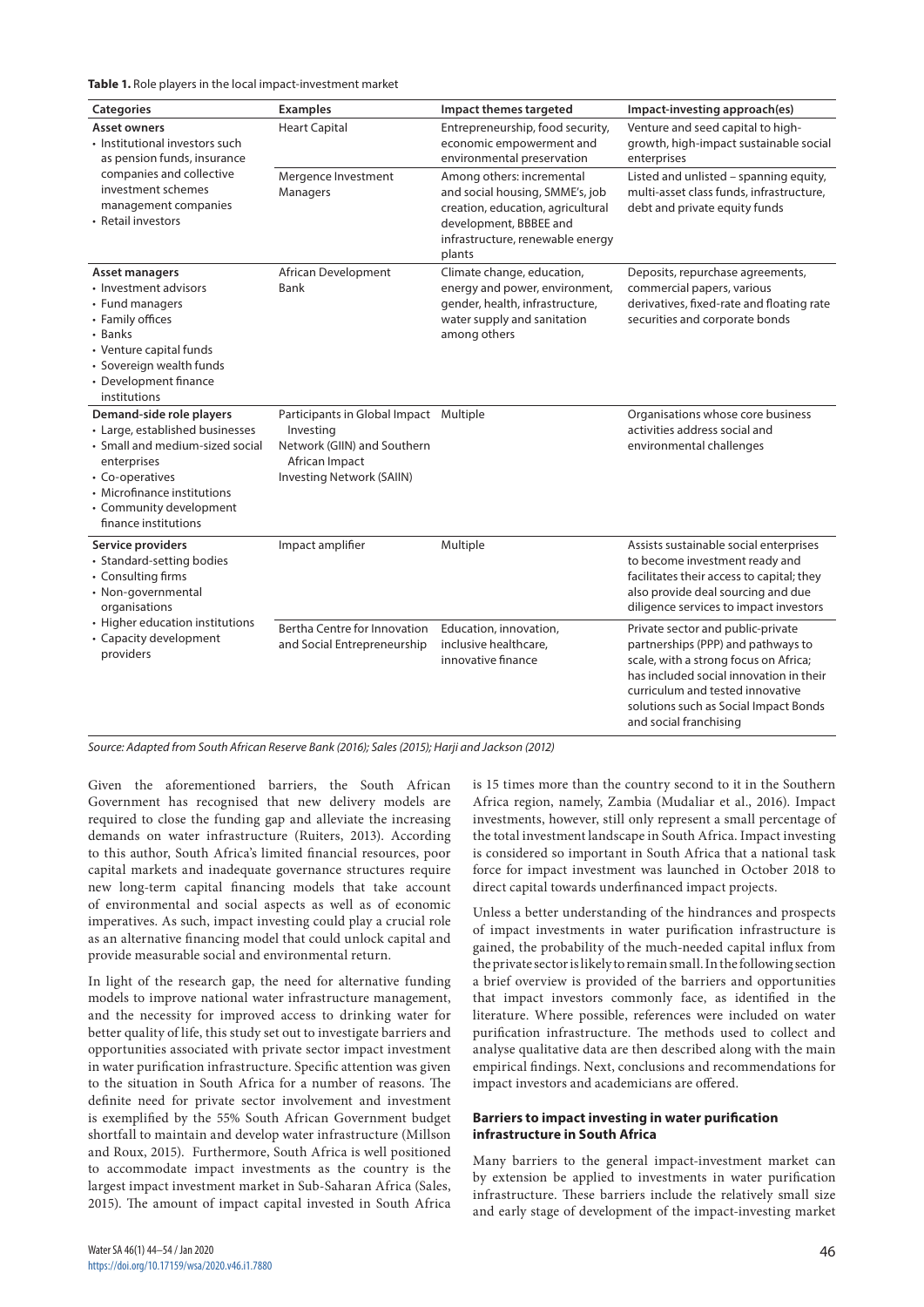(Choda and Teladia, 2018; Evans, 2013), which increases risk and could leave institutional investors circumspect about investment prospects due to their fiduciary duty to make prudent investment decisions in the best interest of their clients (Sales, 2015). One of the main hindrances to growing the impact-investment market is the limited number of investment-ready deals into which investors can place significant amounts of capital (Ormiston et al., 2015; Burand, 2014; Freireich and Fulton, 2009). As such, there is a shortage of high-quality investment opportunities with well-established track records (Clarkin and Cangioni, 2016; Brandstetter and Lehner, 2015; Saltuk, 2015; Burand, 2014). The lack of well-documented success stories has also resulted in a perception among investors that impact investing cannot provide market-related, risk-adjusted financial returns (Barby and Pederson, 2014; Saltuk, 2015). This perception might be the result of the belief that there must be a trade-off between financial return and social and/or environmental impact (Evans, 2013).

Another one of the most critical challenges to the growth of the impact-investing market is the limited number of intermediaries, which results in high transaction costs, more complex deal structures and more complicated duediligence investigations (Saltuk et al., 2013; Bugg-Levine and Goldstein, 2009; Freireich and Fulton, 2009). A shared barrier for many impact investors, and investors in water purification infrastructure by extension, is the difficulty of exiting their investments due to their illiquidity (Burand, 2014; Harji and Jackson, 2012). Lastly, the impact-investing market does not have a universally agreed upon set of metrics to measure social and environmental impact, which complicates reporting (Choda and Teladia, 2018; Clarkin and Cangioni, 2016; Sales, 2015; Reeder, 2014; Rangan et al., 2011).

Barriers specific to impact investing in water purification infrastructure include political interference, financial risks inherent in water sector investments and the moral dilemma investors face of making a profit from a basic human right. These barriers will be discussed in more detail in the following sections.

Innovations in finance are available to improve acceptable access to water, but one of the main obstacles of making technological advancements available to the masses is what Osumanu (2008) calls the political factor. Water contracts and regulatory agreements are susceptible to political re-interpretation and interference (Winpenny, 2006), which increases the risk of investing and, therefore, is a barrier for impact investors. An increased risk factor generally results in investors demanding a higher return. High risk could discourage institutional investors, given their fiduciary duty to manage their clients' capital prudently.

Many South African municipalities responsible for water provision are ineffective due to in-fighting, corruption and inappropriate appointments (McGarry et al., 2010). Corruption in government is also a major issue when dealing with investments in water purification technology (Johnson et al., 2008). Likewise, bribery and 'under-the-table' deals increase initial costs of building water infrastructure.

The affordability of water is a key element to ascertain as there is much debate surrounding the level at which potable water becomes 'too expensive' for the poor (Fankhauser and Tepic, 2007). High rates of poverty in South Africa manifest in the inability to pay for water services and other basic needs (Turton et al., 2016). The repercussion for institutional investors when individuals are unable to pay is directly related to financial returns. As a result, investors might not receive the expected returns.

The profitability of water in developing countries is at the centre of the financing problem (Winpenny, 2006). According to this

author, financing water is considered risky in emerging markets. There have been several high-profile cases in developing countries illustrating losses which have increased the highrisk perception among institutional investors (Tecco, 2008). The higher risk factor in developing countries is a barrier to investment due to the uncertainty of returns associated with the higher risk.

An additional contributing factor to higher financial risk is the high initial costs of water infrastructure (Rodriguez et al., 2012). Water sector infrastructure often only serves a single function so investors depend solely on future revenue to create the desired returns (Tecco, 2008). The high initial investment and the unifunctional characteristic of the water infrastructure create the risk of serious financial loss should the system fail.

Investors could also face a moral dilemma when investing to address a problem involving a basic human right. A moral dilemma involves a tension between individual rights and the greater good. The dilemma in this case is the tension of generating financial returns when those returns originate from providing acceptable access to a basic human right such as drinking water. One of the key points in the Human Rights Council Resolution 27/7 of September 2014 is that water for domestic use should be affordable. The fact that governments and companies providing purified water should charge consumers an 'affordable' price thus raises questions of what an acceptable price is. The price should be affordable, but should also be economically viable for private sector investors. There is, however, concern that the private sector's short-term profit focus might override the long-term sustainability considerations of water purification infrastructure.

Barriers that correspond with existing models include negative perceptions of private sector involvement, financial risks inherent to water sector investments and the lack of skilled government officials. New or differing barriers comprise of the possibility of political interference, moral dilemma associated with profiting from a basic human right and specific barriers associated with community-level water purification systems.

# **Opportunities in impact investing in water purification infrastructure in South Africa**

Despite the many barriers, there are great opportunities found in impact investments in water purification infrastructure. Most opportunities in the impact-investment asset class are found in private markets which include real assets, private debt, private equity and venture capital (Barby and Pedersen, 2014). Many of the opportunities in the broader impact-investment market can be applied by extension to impact investments in water purification infrastructure. These opportunities include the growing interest and acceptance of impact investing as an RI strategy (Höchstädter and Scheck, 2015; Sales, 2015; Saltuk, 2015), increasing amount of capital flowing into South Africa (Mudaliar et al., 2016; Sales, 2015) and positive changes in the regulatory environment that could unlock additional opportunities in impact (Mudaliar et al., 2016; Drexler et al., 2014). Opportunities more specific to impact investing in water purification infrastructure include: financial returns from investing in water, increased interest from institutional investment in water purification infrastructure and the opportunity to create social and/or environmental impact.

The water sector is poised for significant growth in the near future. As the world's population increases so will the demand for potable water. Financial analysts have predicted high growth potential in the water market globally (Bigas, 2012). The current global water market size is estimated to be 591 billion USD and forecasts show that it could reach a market size of 1 trillion USD between 2020 and 2025 (Robecosam, 2015).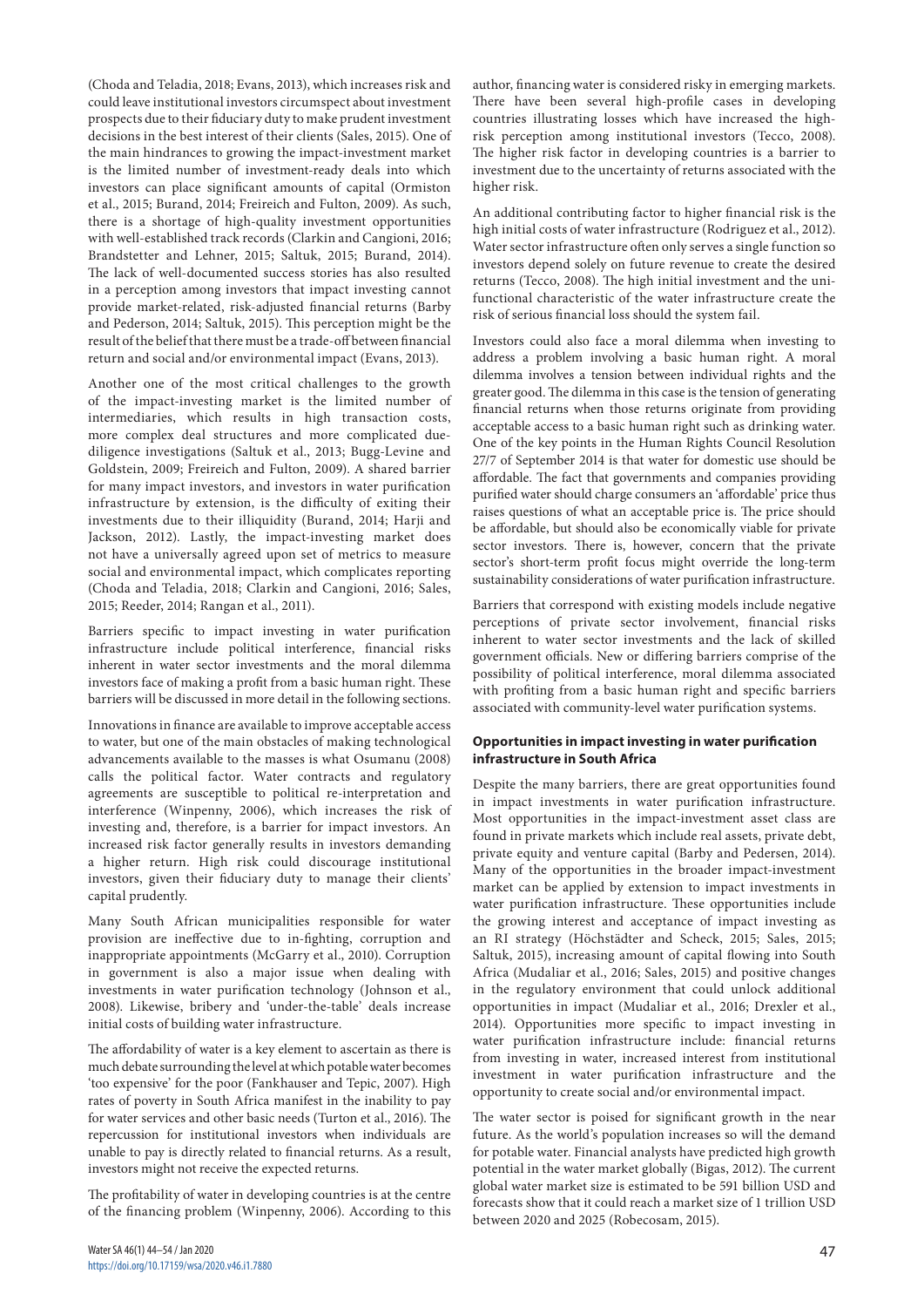this funding gap that has caught the interest of the institutional investors. In the areas where Governments is struggling to improve water provision, an opportunity exists for impact funding to support financially viable and market-based solutions to address social and/or environmental problems. The private sector has increasingly been recognised as crucial to filling the financing gap (Bayliss, 2013; Briscoe, 1999). The South African National Water Resource Strategy 2 indicates that the private sector will be encouraged contribute to the social component of infrastructure investment (DWS, 2013). Correspondingly, the investments could be part of their corporate social investment strategies and should benefit the communities from which they draw their labour force.

between 5 and 10% until 2030 (Roca et al., 2015).

In addition to the growing interest from the private sector, water-treatment technologies are also becoming more affordable (DWS, 2013). Part of the reason is a result of improved technologies and the intensifying scarcity of water in many parts of Sub-Saharan Africa. These reasons encourage innovation and create significant investment opportunities to fund research and development of water-efficient technologies to provide for those who do not have acceptable access to potable water (Slaughter, 2010).

Investments in safe drinking water and sanitation have the potential to generate returns of between 3 and 34 USD/USD invested, depending on the region and technology (Connor, 2016). Recent WHO estimates forecast a 4.3 USD return on every US dollar invested and a predicted gain of 1.5% of global gross domestic product (WHO, 2014). In Africa alone, investment in small-scale projects that provide access to water and sanitation infrastructure could return an estimated 28.4 billion USD per annum (Connor, 2016). Furthermore, there is an economic gain estimate of 5% of the country's gross domestic product for small-scale projects that provide drinking water in Africa. Similarly, certain segments of the water sector can be expected to generate annualised returns of

According to South Africa's National Water Resource Strategy 2 (DWS, 2013), the financing gap left by the DWS and related water provision institutions is estimated at R700 billion. It is

Institutional investors who devote capital towards water purification infrastructure have the opportunity to create significant social and/or environmental impact in these areas. Alongside the financial returns, the social and environmental advantages of water infrastructure investments include health benefits, education gains, increased productivity, reduced water and soil pollution and a better quality of life (WHO, 2014; OECD, 2011). Better access to water infrastructure will also create more dignified and hygienic sanitary environments and increase quality of life (OECD, 2011).

Similarly, investments in water purification infrastructure can create environmental impact. By purifying water, major sources of pollution are combatted (WHO, 2014; Turner, 2013; OECD, 2011). Improvements in the levels of water pollution through water purification are quantifiable and therefore impact investors will be able to demonstrate measurable environmental impact.

Opportunities that correspond with existing models include new infrastructure, with models to fund the infrastructure needed, and a large public financing gap that necessitates private sector involvement by harnessing capital markets. New or differing opportunities comprise of increased interest among institutional investors in water purification infrastructure, certain models that allow for skills and knowledge transfer and the opportunity to create social and environmental impact.

# **METHODS**

Although impact investing has become more recognised and researched globally, limited academic research has been undertaken in emerging markets where over two-thirds of impact investment transactions occur (Burand, 2014). Given the exploratory nature of the study, a qualitative research paradigm was deemed appropriate. Secondary data were collected through an extensive review of academic journal articles, industry reports and books. Primary qualitative data were sourced from experts in the local impact-investment market and the water provision process.

At the time of conducting the primary research, no usable population or sample frame existed outlining the role players in the local impact-investment market. A sample frame thus had to be compiled from sources such as Mudaliar et al. (2016), Rockey (2016) and Sales (2015). A second sample frame was assembled from individuals and entities that were identified as experts in the research and development of water purification infrastructure and that were listed in the South African Water Directory (WRC, 2017).

Judgemental and snowball sampling techniques were used to identify eligible participants. The sample consisted of 8 impact investors, some of whom were employed at large asset managers and others at small boutique investment houses. In addition, 5 role players in the impact-investment market were included as well as 7 experts in the water provision process. The latter group consisted of academics, researchers and consultants. Thus, the range of eligible participants that were considered is consistent with what constitutes a representative sample in existing studies on both impact investing (Ngoasong et al., 2015) and water partnerships (Ganoulis et al., 2011). A more detailed description of the participants is provided in Table 2.

To qualify for inclusion, a participant had to be an executive decision maker or person in a managerial role who has made or has helped facilitate one or more impact investments over the period 2011 to 2016. Similarly, role players in the water provision process were identified based on their expertise in different water purification processes and their involvement with the research and development of water purification infrastructure. These individuals were either an executive decision maker or a person in a managerial role who has had experience in the water provision process over the past 5 years.

The sample consisted of an equal number of men and women. The average age (30 to 39) shows that a mature group of individuals participated in this study. They were also experienced, as demonstrated by the average number of years work experience (11 to 15 years). The senior positions that were held by the participants at the time of the study provide further evidence that authoritative opinions were gathered. Of the 20 participants, 4 were CEOs, 5 were heads of departments, 6 were managers and the remaining 5 were consultants and analysts. In addition, 13 of the participants had masters' or doctoral degrees.

An interview guide was developed to facilitate semi-structured personal interviews. In addition to requesting biographical details, open-ended questions were posed to determine the participants' views on the barriers and opportunities in impact investing and those specific to investing in water purification infrastructure. All interviews were audio-recorded and professionally transcribed. Data collection continued until data saturation was achieved.

The first step of the data analysis involved the conversion of the raw data into a more user-friendly format. The 20 Word documents provided by the professional transcriber were used to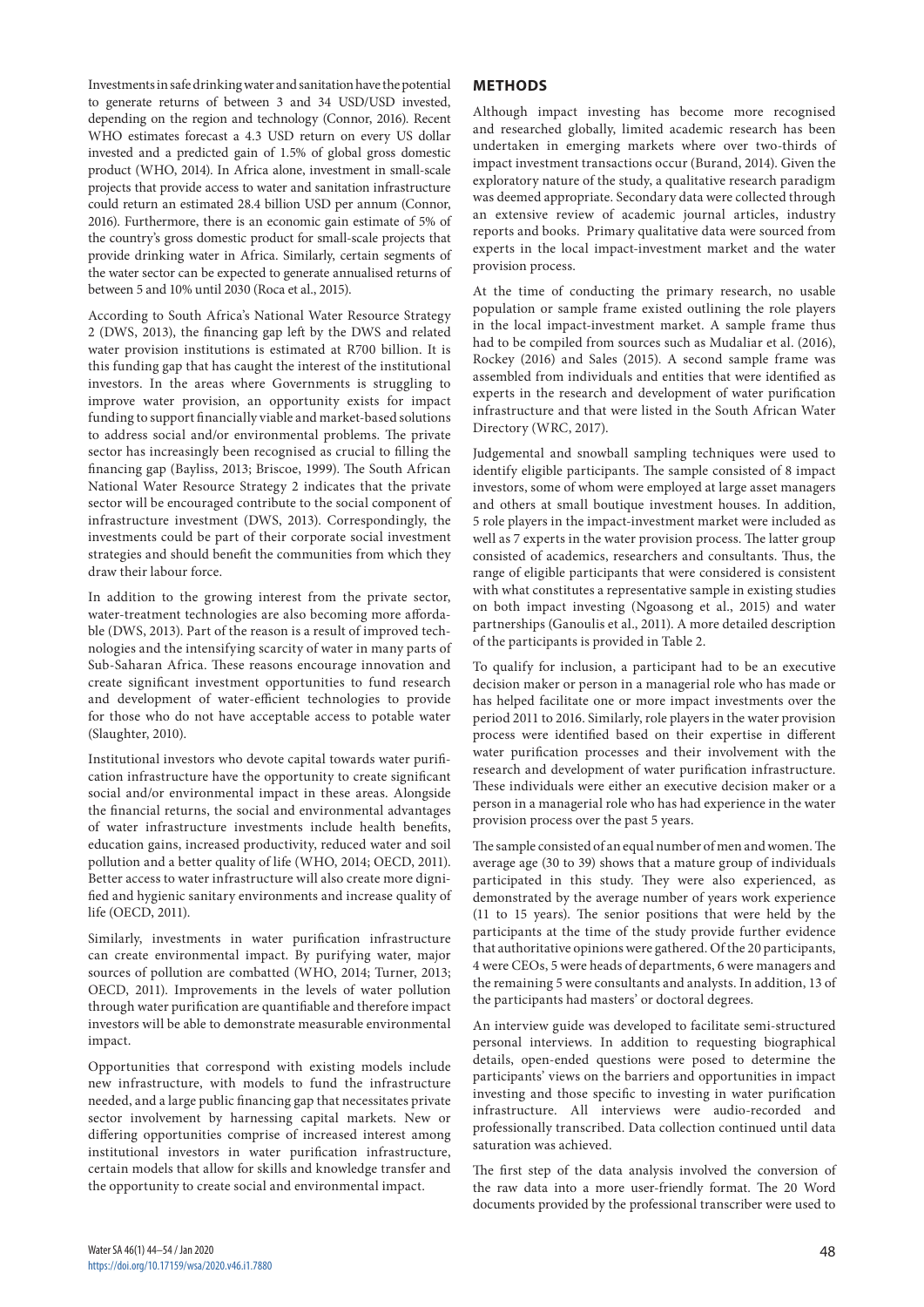|                                                  |                | Interviewee Type of organisation                                    | Position/job description       | Years of<br>experience |
|--------------------------------------------------|----------------|---------------------------------------------------------------------|--------------------------------|------------------------|
| Experts in the local impact investment<br>market | 1              | Large <sup>1</sup> responsible investing <sup>2</sup> asset manager | Manager                        | 16 to 25               |
|                                                  | $\overline{2}$ | Medium-sized responsible investing asset manager                    | Investment analyst             | 6 to 10                |
|                                                  | 3              | Large responsible investing asset manager                           | Head of responsible investment | 6 to 10                |
|                                                  | 4              | Medium-sized responsible investing asset manager                    | Development manager            | 6 to 10                |
|                                                  | 5              | Small responsible investing asset manager                           | Chief executive officer (CEO)  | More than 25           |
|                                                  | 6              | Large responsible investing asset manager                           | Investment analyst             | $1$ to 5               |
|                                                  | 7              | Large responsible investing asset manager                           | Senior consultant              | 16 to 25               |
|                                                  | 8              | Independent consultant                                              | Senior consultant              | 16 to 25               |
|                                                  | 9              | Impact accelerator                                                  | CEO                            | 6 to 10                |
|                                                  | 10             | Economics-based consulting firm                                     | Manager                        | 6 to 10                |
|                                                  | 11             | Specialised academic centre                                         | Senior project manager         | 6 to 10                |
|                                                  | 12             | Impact development company                                          | Managing director              | 6 to 10                |
|                                                  | 13             | NPO (Green economy)                                                 | Financial analyst              | $1$ to 5               |
| Experts in local water<br>provision process      | 14             | Specialised academic centre                                         | Project manager                | 16 to 25               |
|                                                  | 15             | Water research centre                                               | Research manager               | 6 to 10                |
|                                                  | 16             | Academic department                                                 | Head of department             | More than 25           |
|                                                  | 17             | Government                                                          | Chief director                 | 16 to 25               |
|                                                  | 18             | Private sector water solutions company                              | <b>CEO</b>                     | More than 25           |
|                                                  | 19             | Water utility company                                               | <b>CEO</b>                     | 11 to 15               |
|                                                  | 20             | NPO (Conservation)                                                  | Head of policy                 | 16 to 25               |

*¹Large, medium and small-sized asset managers classified on local and international assets under management ²Responsible investing approach uses screening, activism and impact investing strategies* 

undertake the directed content analysis. This method was selected as it provides a systematic and objective way for researchers to describe and understand a particular phenomenon such as impact investing in water purification infrastructure (Elo and Kyngäs, 2007). This data analysis method furthermore validates insights gained from the literature review (Hsieh and Shannon, 2005).

Firstly, key words drawn from answers in the interview guide were used to manually code the textual data into categories of the barriers and opportunities. Thereafter, all textual data were imported into the qualitative data analysis software ATLAS. ti. The software was used to make data coding more organised, simple and reliable. The textual data were coded into explicit themes representing similar meanings so that patterns that were found could be easily described. Thereafter, the authors conducted further directed content analysis and inductive reasoning to code and synthesise common and contrasting themes.

Credibility was ensured by gauging the views of experts in the local impact-investment market, audio-recording the interviews, taking meticulous notes and triangulating thoughts and ideas. To achieve dependability, a reflective appraisal was conducted to confirm that the findings reflected the essence of the raw data gathered. Steps were also taken to ensure that the focus remained on the opinions of the participants and not on those of the authors. Ethics clearance was obtained given the nature of the study.

# **FINDINGS AND DISCUSSION**

Although participants confirmed the existence of several barriers and opportunities highlighted in the literature, a few new ones were also uncovered.

## **Barriers to impact investing in water purification infrastructure in South Africa**

The majority of interviewees agreed that the relatively small impact-investment market in South Africa could limit opportunities in this market. However, they qualified this opinion by saying that it was a question of what type of transaction was available. The participants emphasised that the lack of investment-ready deals represented a much greater barrier. The shortage of investment-ready deals in the impactinvestment market in South Africa was considered to be the largest barrier to impact investing in general in South Africa and to water purification infrastructure by extension.

Most of the barriers related to the nascent impact-investment market are influenced by the shortage of investment-ready deals. Considering that most impact investors in South Africa only invest in more mature entities, the authors believe that these barriers are actually related to a more critical barrier. This barrier is the lack of lifecycle support. For example, small and medium-sized social enterprises in South Africa are often adversely affected by the lack of lifecycle support to assist in their development. Therefore, these enterprises are often too early in their development for impact investors to consider investing in them. The investment mandates of some impact investors may restrict their involvement in early-stage entities.

Therefore, the authors are of the opinion that private sector impact investors claim that there are not enough investmentready deals, but that they are taking too narrow a view of the water provision process. This process includes the protection of rivers and catchment areas, the construction, refurbishment and advancement of infrastructure (dams, pipelines, water treatment works) and the distribution of water to a range of users (DWS, 2015). At present most impact investors focus on the latter part of the process (distribution) by investing in businesses that sell bottled water or water purification equipment. Consequently, the impact-investment market is likely to remain stunted until there is more support across the business lifecycle for small and medium-sized social enterprises or until impact investors become less risk-averse.

The general outlook was that there is also a lack of impact investments in general and in water purification infrastructure with established track records across the risk/return spectrum in South Africa. The shortage of investment-ready deals was again perceived as the main contributor to this.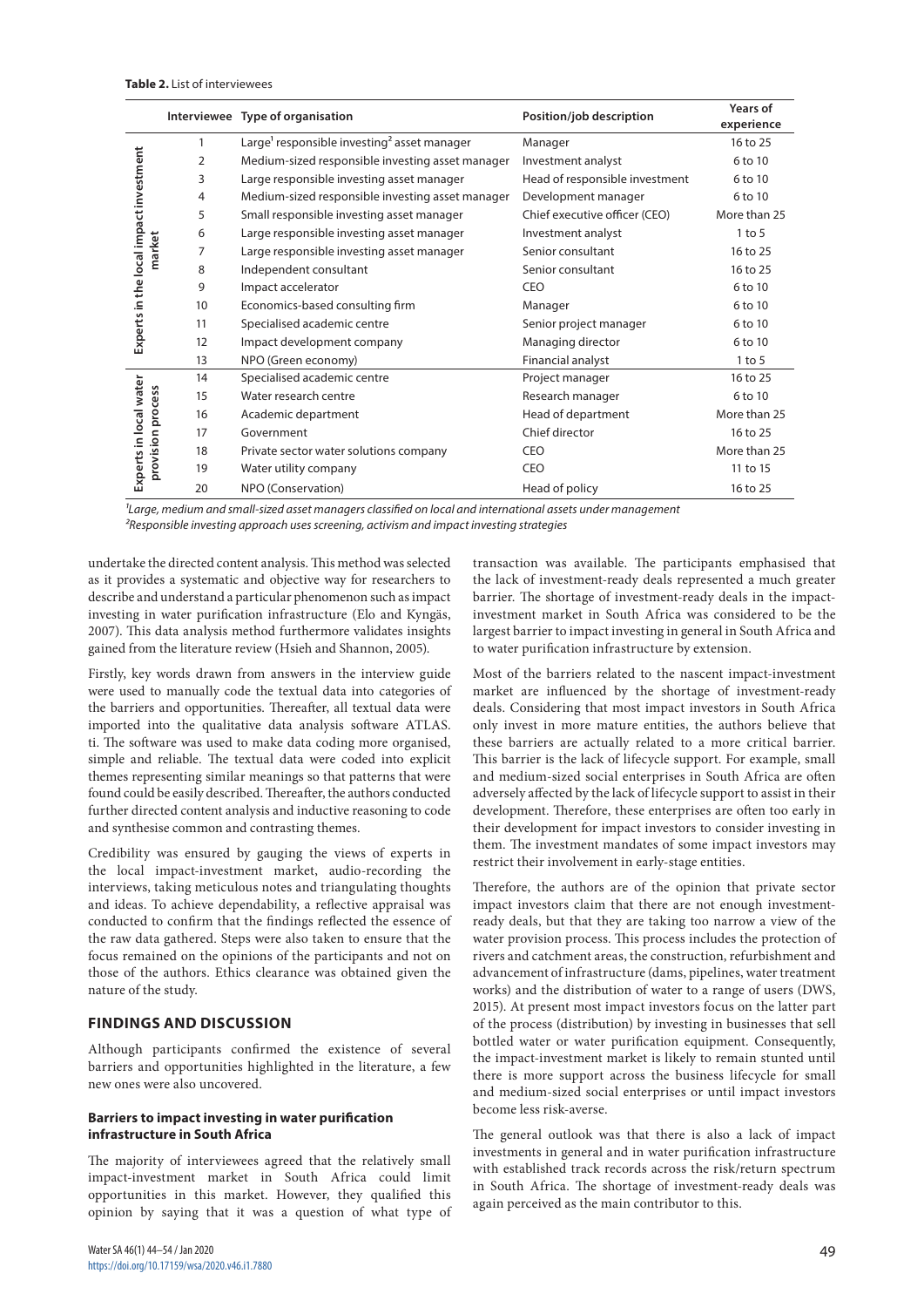Most participants regarded the perception that impact investments in South Africa are unable to yield market-related, risk-adjusted returns to be a major barrier to further investment. However, the interviewees emphasised that this perception is not true.

The majority of participants agreed that there is a limited number of specialised intermediaries in the local impactinvestment market which causes a dearth of awareness of impact investing. Furthermore, the lack of a coordinated impact investment 'ecosystem' was highlighted by a few participants as a major barrier as it creates hesitation among role players to share information. This barrier results in incoherent actions amongst the role players.

In the extant literature claims are made that the due-diligence process is more complex to execute given the limited number of specialised intermediaries (Bugg-Levine and Goldstein, 2009; Freireich and Fulton, 2009). The participants had varying opinions on this barrier. The investors indicated that they do not perceive this to be a barrier because the majority of asset managers have their own well-trained duediligence teams. However, the other role players in the impact investment market sample disagreed, given that there are large inefficiencies in this area of the market which makes duediligence more complex. They argued that there is 'a hesitation to share information and use shared knowledge for the greater good' which results in inefficiencies. Therefore, due-diligence investigations take longer and are more complex than they should be. The authors are of the opinion that the real barrier is not the lack of specialised intermediaries. Instead, the complexity of due-diligence investigations is attributed to the lack of shared knowledge.

The largest contingent of interviewees was of the opinion that the lack of bespoke metrics was not a barrier to impact investing in South Africa. Many of the participants agreed that there are enough metrics available. They commented that most investors use their own metrics that are tailored for their specific projects as the available standardised metrics are regarded as 'restrictive and limiting'. Participants, however, highlighted the dearth of knowledge of how to report social and/or environmental impact as there is no standardised format for doing this. Therefore, the reporting of social and/ or environmental impact is inconsistent and not comparable across investment time horizons. As such, the authors found that the real barrier to measurement is related to an absence of a standardised format to impact reporting.

## **Barriers specific to water purification infrastructure investments in South Africa**

PPPs were mentioned as a suitable way to address grand challenges in impact investments in general and in water purification infrastructure in South Africa. The large public financing gap and relatively positive perceptions of PPPs in South Africa were regarded as motivating factors for private sector involvement in the financing of water purification infrastructure. Participants, however, mentioned the possibility of political interference and distrust between government and private sector preventing the establishment of PPPs as a major barrier to private sector investment. Therefore, the lack of trust and coordination between government and the private sector might hamper the growth of the impact-investment market in South Africa. Political interference was regarded as one of the most pertinent obstacles to investments in water purification infrastructure in South Africa. However, the participants did not consider corruption and bribery as particularly important barriers. Although most of the interviewees agreed that political interference could leave

investors hesitant, they did not think the risk is higher than it is with investments in other economic sectors.

The empirical results suggest that the South African Government should be primarily responsible to finance water infrastructure in the country. However, given the shortage of capacity and financial resources, private sector involvement was considered a necessity. Participants cited the lack of financial capacity, the country's small tax base and the limited municipal capability as reasons for the government's inability to accept full responsibility of the financing of such infrastructure.

Participants considered the shortage of skilled government officials and engineers in the appropriate positions a barrier to impact investments in water purification infrastructure in South Africa. According to the authors of the study, there seems to be a shortage of government officials who are strategically focused on repairing and maintaining water infrastructure in South Africa. Having said this, the deficiency of skills to repair and maintain water infrastructure does not appear to be the main barrier to impact investments. Instead, the barrier to impact investments in the local water infrastructure is the lack of skilled government officials and engineers in the appropriate and needed positions.

The general opinion was that substantial financial returns could not be earned from investments in water purification infrastructure. The majority of participants considered poor profitability predictions of investments in water purification infrastructure to be a critical barrier to impact investments. One of the challenges that was highlighted is the unclear commercial opportunity. There is an apparent mismatch between the impact an investor could make and the return requirements. As the current water tariff structure in South Africa is low, the revenueraising ability of water is constrained.

Many authors regard illiquidity and the difficulty to exit impact investments as major barriers that hinder the growth of the impact-investment market (Sales, 2015; Burand, 2014; Harji and Jackson, 2012). However, the general opinion of participants was that impact investors in South Africa have a good understanding of the nature of the assets that they are investing in and often structure exits before committing capital. However, the overall view among participants was that the perceived high initial costs of water infrastructure are a fundamental barrier to impact investments in water purification infrastructure. The main concern was that the water tariff structure is not aligned with the initial capital investment. Therefore, the deals should be structured over long periods with doubts about financial returns.

Most of the interviewees were of the opinion that impact investors do not face a moral dilemma when making a return from providing a basic human right. However, they did caveat their statements by indicating that the price of the goods or services provided should be affordable. The authors of the study share the view that impact investors do not face a moral dilemma as long as they do not exploit the end-users' needs by charging unaffordable prices. Establishing a reasonable price that does not compromise financial return, but provides acceptable access was, however, emphasised as a major challenge for impact investors. As a result, this challenge was regarded as a barrier to impact investments in water purification infrastructure.

Two of the impact investors indicated that the complexities involved in multiple stakeholder engagement are a barrier to impact investments. They noted that there are too many interest groups that must be engaged before an investment in water purification infrastructure can be made and that some investors are consequently hesitant to get involved in such investments.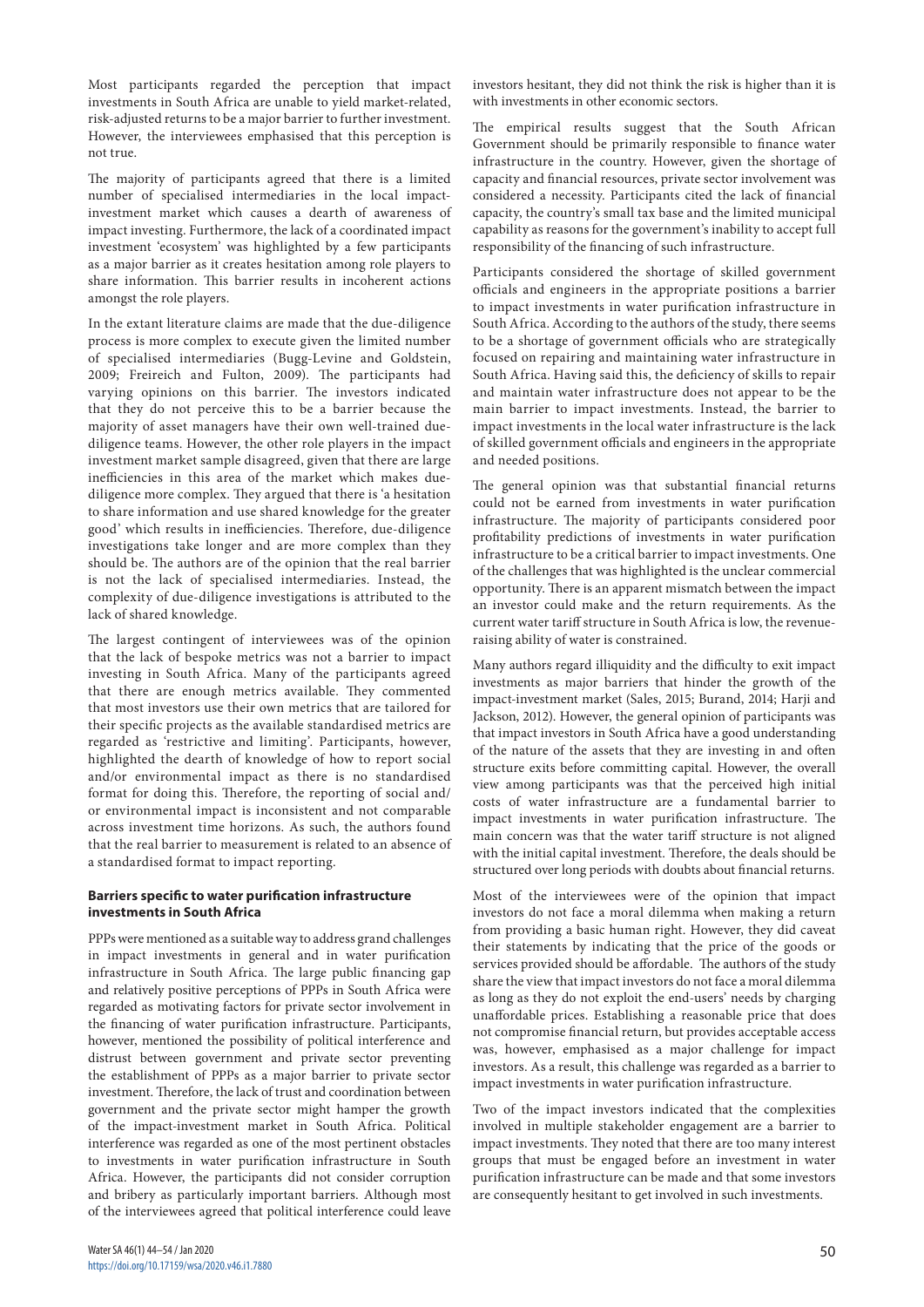## **Opportunities for impact investing in water purification infrastructure in South Africa**

The majority of the sampled experts agreed that there was a growing interest among institutional investors in water purification infrastructure investments in South Africa. However, they did not perceive that the interest has resulted in more investment opportunities yet. Many mentioned that they expected it to be a growing area of investment in the future. These participants furthermore commented that there are still too many barriers to overcome and that the water market in general is still very isolated and fragmented.

Similarly, the majority of the participants also perceived that the amendments to Regulation 28 of the Pension Fund Act (No. 24 of 1956) and Section 12J of the Income Tax Act (No. 58 of 1962), as well as the implementation of the B-BBEE Act (No. 53 of 2003), have prompted interest in and thinking about impact investments. Nonetheless, there has not been an increase in demand and capital deployment due to these changes in the South African regulatory environment. Therefore, these amendments should rather be considered as enablers and motivators.

Although there are many challenges, interviewees believed that investments in decentralised systems of water supply provide the best opportunities when investing in water purification infrastructure. According to these participants, bulk infrastructure is well funded in the local water provision system through grants. Therefore, the best investment opportunity would be where the centralised water systems end. Furthermore, other participants regarded the best focus for impact investments would be on the research and development of technology and innovation at a convergence of sectors. Most of these participants indicated that there should be a focus on decentralised water purification infrastructure as they felt it would provide the largest impact.

Most of the participants acknowledged that major social and/or environmental impact can be generated from impact investments in water purification infrastructure. Participants highlighted opportunities to achieve impact in peri-urban areas, regions of rapid population growth and by supplementing the large public financing gap in water purification infrastructure. Furthermore, investments in alternative infrastructure and in new innovation in a convergence of sectors were considered opportunities in investments in water purification infrastructure.

The high level of poverty in South Africa was not considered a barrier to impact investments in water purification infrastructure. Instead, participants saw opportunities to provide products and services to an untapped market at the bottom of the pyramid. The complexity of deal structuring in water purification infrastructure was perceived as an additional barrier which did not feature in the original conceptual framework.

The majority of participants believed that there are investment opportunities in different forms of innovation in water purification infrastructure. The examples highlighted by the interviewees revealed that the best investment prospects are found in a convergence of sectors. The authors agree that an investment in innovative technologies that combines the water, agricultural, mining and energy sectors could generate the best financial returns.

# **SUMMARY, CONCLUSIONS AND RECOMMENDATIONS**

The lack of a standardised format to social and/or environmental impact reporting was discussed as a barrier to impact investing in general and in water purification infrastructure by extension. It is difficult to envision standardised reporting without universally accepted metrics. Therefore, industry experts should focus on developing a standardised format to report impact that could be applied across different categories/dimensions over multiple years instead of a set of universally accepted metrics. It is recommended that the GIIN provide more workshops on consistent impact reporting. These workshops could start with how to clearly articulate impact objectives that match financial objectives.

The South African impact-investment market needs more investors across the risk/return spectrum, especially angel investor and venture capitalists, to ensure more lifecycle support for small and medium-sized social enterprises. Without an increase in angel investors and venture capitalists, the impactinvestment market will remain small and the competition to invest in the same later-stage entities will continue. Furthermore, more engagement is required from financial institutions, research and service providers, educators and policy makers to increase the lifecycle support of social enterprises and impact businesses in South Africa, particularly in the water sector.

It was evident that at the time this study was conducted many participants did not see viable opportunities in investing directly in water purification infrastructure. In similar vein, participants in the present study favoured decentralised systems in these areas as they believed it would offer better investment opportunities. However, many interviewees indicated that direct investments in decentralised water purification infrastructure might not be a plausible investment yet. Instead, impact investments in innovative water technologies that could address challenges beyond the need for potable water should also be considered. These investments could be made in a grouping of sectors, such as water–energy–food nexus, where some of the greatest threats to the South African economy are found.

The large public financing gap and the lack of capacity are evidence that government needs assistance to address the difficulties related to the provision, development and maintenance of water infrastructure in South Africa. The authors of the study recommend that PPPs should be used in developing countries more often to, amongst others, combat inefficient and expensive infrastructure development and maintenance.

The authors express the hope that more municipalities and private sector companies will issue water-based green bonds in future. In the United States of America, the San Francisco Public Utilities Commission recently issued such bonds (Whiley, 2019). The funds raised through this bond issue will be used to improve the region's sewerage and flood response infrastructure. Similar bonds have also been issued by DC Water (2019) to improve water quality, flood resistance and the promotion of biodiversity. A recent GIIN report highlighted opportunities for impact investors to get involved in the Lesotho Highlands Water Project (Mudaliar et al., 2016). This multi-billion USD, multi-phase project, which will divert water from Lesotho to Johannesburg, spans different stages of the water provision process, including bulk infrastructure.

It was emphasised that the South African Government is primarily responsible for the development and maintenance of water infrastructure. They could, however, outsource more stages of the water provision process to the private sector than they currently do. The possibility of government subsidisation in rural areas should be considered to decrease the complexity of deal structuring in impact investing in water purification infrastructure and the low financial return expectations. Such subsidisation could counter the low water tariff recovery rates, paving the way for more investment opportunities. Government could also ensure agreements with the underlying small and medium-sized social enterprises for the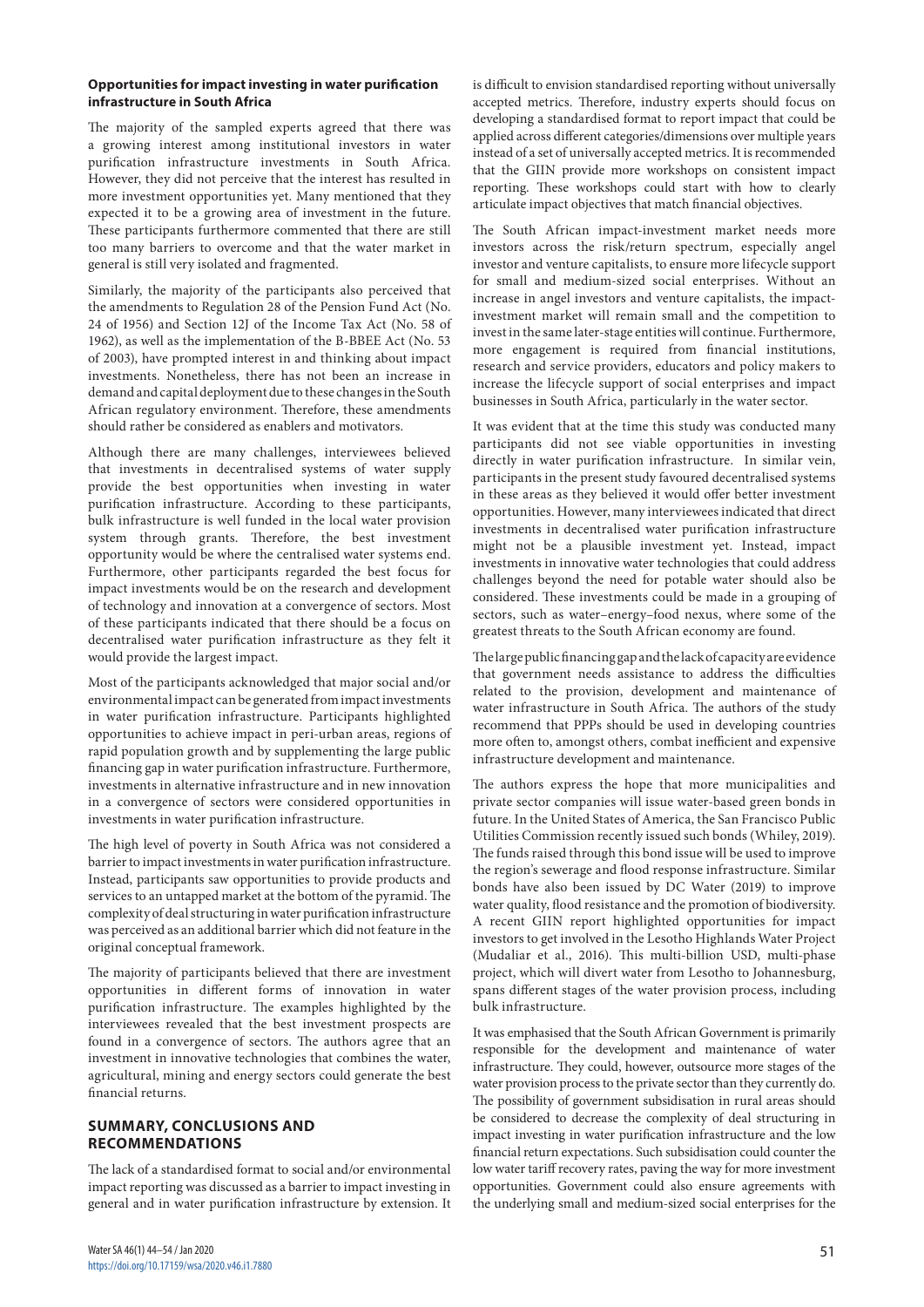future selling or purchasing of resources which could mitigate some of the financial risks that the private sector investors face.

Given the large number of stakeholders in the water provision process and a deliberate focus on private sector investments, not many public sector role players were interviewed. Therefore, future researchers could conduct interviews with more government officials. These interviews can be supplemented with the opinions of individuals who do not have acceptable access to potable water.

At present there are more barriers than opportunities in impact investments in water purification infrastructure in South Africa. However, the authors remain optimistic about the future prospects in this area. Water, often named 'the blue gold', is a resource related to many sectors. The authors of the study believe that an effective and innovative deal structure offers endless possibilities to create impact. Increased government focus on this responsible investment strategy (through the national task force) is also a positive development.

# **ACKNOWLEDGMENTS**

The Harry Crossley Foundation is thanked for providing financial support. A word of gratitude is also extended to the interviewees for sharing their insights with the authors.

# **REFERENCES**

- ADAMS EA, BOATENG GO and AMOYAW JA (2016) Socioeconomic and demographic predictors of potable water and sanitation access in Ghana. *J. Soc. Indic. Res.* **126** (2) 673–687. [https://doi.org/10.1007/](https://doi.org/10.1007/s11205-015-0912-y) [s11205-015-0912-y](https://doi.org/10.1007/s11205-015-0912-y)
- AMEYAW EE and CHAN APC (2015) Risk ranking and analysis in PPP water supply infrastructure projects: An international survey of industry experts. *J. Facil.* **8** (7) 428–453. [https://doi.](https://doi.org/10.1108/F-12-2013-0091) [org/10.1108/F-12-2013-0091](https://doi.org/10.1108/F-12-2013-0091)
- AROSIO M (2011) Impact investing in emerging markets. Global Impact Investment Network. URL: [https://thegiin.org/assets/binary-data/](https://thegiin.org/assets/binary-data/RESOURCE/download_file/000/000/252-1.pdf) [RESOURCE/download\\_file/000/000/252-1.pdf](https://thegiin.org/assets/binary-data/RESOURCE/download_file/000/000/252-1.pdf) (Accessed 1 April 2017).
- BARBY C and PEDERSEN M (2014) Allocating for impact. Social Investment Taskforce. URL: [http://www.socialimpactinvestment.](http://www.socialimpactinvestment.org/reports/Asset%20Allocation%20WG%20paper%20FINAL.pdf) [org/reports/Asset Allocation WG paper FINAL.pdf](http://www.socialimpactinvestment.org/reports/Asset%20Allocation%20WG%20paper%20FINAL.pdf) (Accessed 4 April 2017).
- BARUAH B (2007) Assessment of public–private–NGO partnerships: Water and sanitation services in slums. *Nat. Resour. For.* **31** (3) 226– 237.<https://doi.org/10.1111/j.1477-8947.2007.00153.x>
- BAYLISS K (2013) The financialization of water. *Rev. Radical Polit. Econ.* **46** (3) 292–307. <https://doi.org/10.1177/0486613413506076>
- BIGAS H (2012) The global water crisis: Addressing an urgent security issue. United Nations. URL: [http://inweh.unu.edu/wp-content/](http://inweh.unu.edu/wp-content/uploads/2013/05/WaterSecurity_The-Global-Water-Crisis.pdf) [uploads/2013/05/WaterSecurity\\_The-Global-Water-Crisis.pdf](http://inweh.unu.edu/wp-content/uploads/2013/05/WaterSecurity_The-Global-Water-Crisis.pdf) (Accessed 3 February 2017).
- BRANDSTETTER L and LEHNER OM (2015) Opening the market for impact investments: The need for adapted portfolio tools. *Entrepreneurship Res. J.* **5** (2) 87–107.<https://doi.org/10.1515/erj-2015-0003>
- BRISCOE J (1999) [The changing face of water infrastructure financing](https://www.tandfonline.com/doi/abs/10.1080/07900629948826)  [in developing countries.](https://www.tandfonline.com/doi/abs/10.1080/07900629948826) *[Int. J. Water Resour. Dev.](https://www.tandfonline.com/toc/cijw20/current)* **15** [\(3\)](https://www.tandfonline.com/toc/cijw20/15/3) 301–308. <https://doi.org/10.1080/07900629948826>
- BUGG-LEVINE A and GOLDSTEIN J (2009) Impact investing: Harnessing capital markets to solve problems at scale. *Community Dev. Invest. Rev.* **5** (2) 30–41.
- BURAND D (2014) Resolving impact investment disputes: When doing good goes bad. *J. Law Polic.* **48** (1) 55–88. [https://openscholarship.](https://openscholarship.wustl.edu/law_journal_law_policy/vol48/iss1/9) [wustl.edu/law\\_journal\\_law\\_policy/vol48/iss1/9](https://openscholarship.wustl.edu/law_journal_law_policy/vol48/iss1/9)
- CHITONGE H (2013) Who will foot the bill? Water services infrastructure backlog in sub-Saharan Africa. *J. Afr. Stud. Dev.* **5** (7) 41–56. <https://doi.org/10.5897/JASD13.001>
- CLARKIN JE and CANGIONI CL (2016) Impact investing: A primer and review of the literature. *J. Entrepreneurship Res.* **6** (2) 135–173. <https://doi.org/10.1515/erj-2014-0011>
- CHODA A and TELADIA M (2018) Conversations about measurement and evaluation in impact investing. *Afr. Eval. J.* **6** (2) 1–11. [https://](https://doi.org/10.4102/aej.v6i2.332) [doi.org/10.4102/aej.v6i2.332](https://doi.org/10.4102/aej.v6i2.332)
- CONNOR R (2016) Water and jobs. United Nations Educational, Scientific and Cultural Organization. URL: [http://www.unesco.org/](http://www.unesco.org/new/en/natural-sciences/environment/water/wwap/wwdr/2016-water-and-jobs/) [new/en/natural-sciences/environment/water/wwap/wwdr/2016](http://www.unesco.org/new/en/natural-sciences/environment/water/wwap/wwdr/2016-water-and-jobs/) [water-and-jobs/](http://www.unesco.org/new/en/natural-sciences/environment/water/wwap/wwdr/2016-water-and-jobs/) (Accessed 5 June 2018).
- COPPEL GP and SCHWARTZ K (2011) Water operator partnerships as a model to achieve the Millenium Development Goals for water supply? Lessons from four cities in Mozambique. *Water SA* **37** (4) 575–584.
- COOK S, TJANDRAATMADJA G, HO A and SHARMA A (2009) Definition of decentralised systems in the South East Queensland context. Queensland: Urban Water Security Research Alliance. URL: <http://www.urbanwateralliance.org.au/publications/uwsra-tr12.pdf> (Accessed 8 June 2018).
- DC WATER (2019) Green bonds. URL: [https://www.dcwater.com/](https://www.dcwater.com/green-bonds) [green-bonds](https://www.dcwater.com/green-bonds) (Accessed 9 October 2019).
- DREXLER M, NOBLE A, CLASSON E and MERCEP E (2014) Charting the course: how mainstream investors can design visionary and pragmatic impact investing strategies. World Economic Forum. URL: [http://www3.weforum.org/docs/WEF\\_ImpactInvesting\\_](http://www3.weforum.org/docs/WEF_ImpactInvesting_Report_ChartingTheCourse.pdf) [Report\\_ChartingTheCourse.pdf](http://www3.weforum.org/docs/WEF_ImpactInvesting_Report_ChartingTheCourse.pdf) (Accessed 7 October 2017).
- DWS (Department of Water and Sanitation, South Africa) (2018) National water and sanitation master plan. URL: [http://www.dwa.](http://www.dwa.gov.za/National%20Water%20and%20Sanitation%20Master%20Plan/Documents/20180329%20NWSMP%20Volume%202%20Final%20Draft%20(3.3).pdf) [gov.za/National%20Water%20and%20Sanitation%20Master%20](http://www.dwa.gov.za/National%20Water%20and%20Sanitation%20Master%20Plan/Documents/20180329%20NWSMP%20Volume%202%20Final%20Draft%20(3.3).pdf) [Plan/Documents/20180329%20NWSMP%20Volume%202%20](http://www.dwa.gov.za/National%20Water%20and%20Sanitation%20Master%20Plan/Documents/20180329%20NWSMP%20Volume%202%20Final%20Draft%20(3.3).pdf) [Final%20Draft%20\(3.3\).pdf](http://www.dwa.gov.za/National%20Water%20and%20Sanitation%20Master%20Plan/Documents/20180329%20NWSMP%20Volume%202%20Final%20Draft%20(3.3).pdf) (Accessed 5 December 2018).
- DWS (Department of Water and Sanitation, South Africa) (2015) Strategic overview of the water sector in South Africa. [Pretoria]: The Department of Water and Sanitation. URL: [http://nepadwatercoe.](http://nepadwatercoe.org/wp-content/uploads/Strategic-Overview-of-the-Water-Sector-in-South-Africa-2013.pdf) [org/wp-content/uploads/Strategic-Overview-of-the-Water-Sector](http://nepadwatercoe.org/wp-content/uploads/Strategic-Overview-of-the-Water-Sector-in-South-Africa-2013.pdf)[in-South-Africa-2013.pdf](http://nepadwatercoe.org/wp-content/uploads/Strategic-Overview-of-the-Water-Sector-in-South-Africa-2013.pdf) (Accessed 12 July 2016).
- DWS (Department of Water and Sanitation, South Africa) (2014) Blue Drop Report. URL: [https://www.green-cape.co.za/assets/Water-](https://www.green-cape.co.za/assets/Water-Sector-Desk-Content/DWS-2014-Blue-Drop-report-national-overview-part-1-of-2-2016.pdf)[Sector-Desk-Content/DWS-2014-Blue-Drop-report-national](https://www.green-cape.co.za/assets/Water-Sector-Desk-Content/DWS-2014-Blue-Drop-report-national-overview-part-1-of-2-2016.pdf)[overview-part-1-of-2-2016.pdf](https://www.green-cape.co.za/assets/Water-Sector-Desk-Content/DWS-2014-Blue-Drop-report-national-overview-part-1-of-2-2016.pdf) (Accessed 6 June 2017).
- DWA (Department of Water Affairs, South Africa) (2013) *National Water Resource Strategy. June 2013 Second Edition*. Department of Water Affairs, Pretoria. URL: [http://www.dwa.gov.za/documents/](http://www.dwa.gov.za/documents/Other/Strategic%20Plan/NWRS2-Final-email-version.pdf) [Other/Strategic%20Plan/NWRS2-Final-email-version.pdf](http://www.dwa.gov.za/documents/Other/Strategic%20Plan/NWRS2-Final-email-version.pdf) (Accessed 6 June 2017).
- ELO S and KYNGÄS H (2007) The qualitative content analysis process. *J. Adv. Nurs.* **62** (1) 107–115. doi:10.1111/j.1365-2648.2007.04569.x
- EVANS M (2013) Meeting the challenge of impact investing: how can contracting practices secure social impact without sacrificing performance? *J. Sustainable Fin. Invest.* **3** (2) 138–154. [https://doi.](https://doi.org/10.1080/20430795.2013.776260) [org/10.1080/20430795.2013.776260](https://doi.org/10.1080/20430795.2013.776260)
- FANKHAUSER S and TEPIC S (2007) Can poor consumers pay for energy and water? An affordability analysis for transition countries. *J. Energ. Polic.* **35** (2) 1038–1049.<https://doi.org/10.1016/j.enpol.2006.02.003>
- FREIREICH J and FULTON K (2009) Investing for social and environmental impact: A design for catalyzing an emerging industry. Monitor Institute. URL: [http://monitorinstitute.com/](http://monitorinstitute.com/downloads/what-we-think/impact-investing/Impact_Investing.pdf) [downloads/what-we-think/impact-investing/Impact\\_Investing.pdf](http://monitorinstitute.com/downloads/what-we-think/impact-investing/Impact_Investing.pdf) (Accessed 11 November 2018).
- GALADA HC, MONTALTO FA, GURIAN PL, SHELLER M, AYALEW TB and CONNOR SO (2014) Assessing preferences regarding centralized and decentralized water infrastructure in post-earthquake Leogane, Haiti. *J. Earth Perspect.***1** (5) 1–13.<https://doi.org/10.1186/2194-6434-1-5>
- GANOULIS J, SKOULIKARIS H, and MONGET JM (2011) Water operator partnerships as a model to achieve the Millenium Development Goals for water supply? Lessons from four cities in Mozambique. *Water SA* **37** (4) 575–584.<http://dx.doi.org/10.4314/wsa.v37i4.17>
- GIAMPORCARO S, DHLAMINI X and MAKHABANE T (2017) The African investing for impact barometer. 5th Edition. Bertha Centre, URL: <http://www.gsb.uct.ac.za/files/ImpactBarometer5.pdf> (Accessed 2 October 2019).
- GLEICK PH (2002). Dirty water: Estimated deaths from water-related diseases 2000-2020. Pacific Institute. URL: [http://www.pacinst.](http://www.pacinst.org/wp-content/uploads/sites/21/2013/02/water_related_deaths_report3.pdf) [org/wp-content/uploads/sites/21/2013/02/water\\_related\\_deaths\\_](http://www.pacinst.org/wp-content/uploads/sites/21/2013/02/water_related_deaths_report3.pdf) [report3.pdf](http://www.pacinst.org/wp-content/uploads/sites/21/2013/02/water_related_deaths_report3.pdf) (Accessed 3 June 2016).
- GRIMSEY D and LEWIS MK (2002) Evaluating the risks of public private partnerships for infrastructure projects. *Int. J. Project Manage.* **20** (2) 107–118. [https://doi.org/10.1016/S0263-7863\(00\)00040-5](https://doi.org/10.1016/S0263-7863(00)00040-5)
- HALL D, LOBINA E and DE LA MOTTE R (2005) Public resistance to privatisation in water and energy. *J. Dev. Pract.* **15** (3–4) 286–301. <https://doi.org/10.1080/09614520500076126>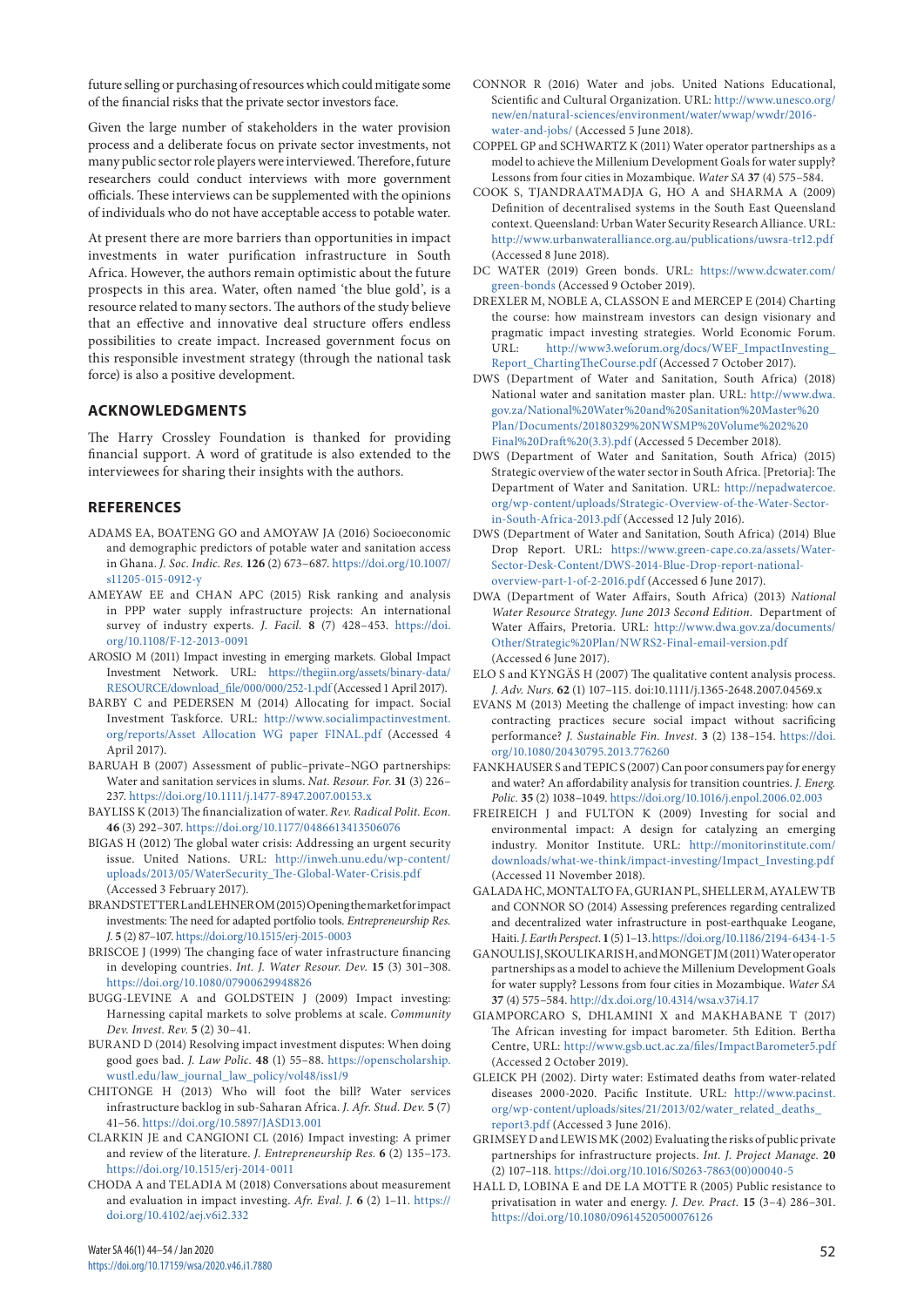- HARJI K and JACKSON ET (2012) Accelerating impact: Achievements, challenges and what's next in building the impact investing industry. The Rockefeller Foundation. URL: [https://www.](https://www.rockefellerfoundation.org/app/uploads/Accelerating-Impact-Full-Summary.pdf) [rockefellerfoundation.org/app/uploads/Accelerating-Impact-Full-](https://www.rockefellerfoundation.org/app/uploads/Accelerating-Impact-Full-Summary.pdf)[Summary.pdf](https://www.rockefellerfoundation.org/app/uploads/Accelerating-Impact-Full-Summary.pdf) (Accessed 23 June 2016).
- HEBB T (2013) Impact investing and responsible investing: What does it mean? *J. Sustainable Fin. Invest.* **3** (2) 71–74. [https://doi.org/10.108](https://doi.org/10.1080/20430795.2013.776255) [0/20430795.2013.776255](https://doi.org/10.1080/20430795.2013.776255)
- HÖCHSTÄDTER AK and SCHECK B (2015) What's in a name: An analysis of impact investing understandings by academics and practitioners. *J. Bus. Ethics* **132** (2) 449–475. [https://link.springer.](https://link.springer.com/article/10.1007/s10551-014-2327-0) [com/article/10.1007/s10551-014-2327-0](https://link.springer.com/article/10.1007/s10551-014-2327-0)
- HSIEH H and SHANNON SE (2005) Three approaches to qualitative content analysis. *J. Qual. Health Res.* **15** (9) 1277–1288. doi:10.1177/1049732305276687
- IMPACT INVESTING SOUTH AFRICA (2019) URL: [http://](http://impactinvestingsouthafrica.co.za/) [impactinvestingsouthafrica.co.za/](http://impactinvestingsouthafrica.co.za/) (Accessed 9 October 2019).
- JACKSON ET (2013) Interrogating the theory of change: evaluating impact investing where it matters most. *J. Sustainable Fin. Invest.* **3**  (2) 95–110. <https://doi.org/10.1080/20430795.2013.776257>
- JOHNSON DM, HOKANSON DR, ZHANG Q, CZUPINSKI KD and TANG J (2008) Feasibility of water purification technology in rural areas of developing countries. *J. Environ. Manage.* **88** (3) 416–427. <https://doi.org/10.1016/j.jenvman.2007.03.002>
- JOHNSON G, QUINN V and HENDERSON R (2018) Energy, water are 'huge' opportunities, says Ramaphosa investment envoy. Bloomberg, 19 October. URL: [https://www.fin24.com/Economy/South-Africa/](https://www.fin24.com/Economy/South-Africa/energy-water-are-huge-opportunities-says-ramaphosa-investment-envoy-20181019) [energy-water-are-huge-opportunities-says-ramaphosa-investment](https://www.fin24.com/Economy/South-Africa/energy-water-are-huge-opportunities-says-ramaphosa-investment-envoy-20181019)[envoy-20181019](https://www.fin24.com/Economy/South-Africa/energy-water-are-huge-opportunities-says-ramaphosa-investment-envoy-20181019) (Accessed 2 October 2019).
- MCGARRY M, MUGISHA S, HOANG-GIA L, UNHEIM P and MYLES M (2010) Water sector governance in Africa. African Development Bank. URL: [https://www.afdb.org/fileadmin/uploads/afdb/](https://www.afdb.org/fileadmin/uploads/afdb/Documents/Project-and-Operations/Vol_1_WATER_SECTOR_GOVERNANCE.pdf) [Documents/Project-and-Operations/Vol\\_1\\_WATER\\_SECTOR\\_](https://www.afdb.org/fileadmin/uploads/afdb/Documents/Project-and-Operations/Vol_1_WATER_SECTOR_GOVERNANCE.pdf) [GOVERNANCE.pdf](https://www.afdb.org/fileadmin/uploads/afdb/Documents/Project-and-Operations/Vol_1_WATER_SECTOR_GOVERNANCE.pdf) (Accessed 23 June 2016).
- MILLSON C and ROUX A (2015) Water market intelligence report. Green Cape. URL: [http://greencape.co.za/assets/Uploads/](http://greencape.co.za/assets/Uploads/GreenCape-Market-Intelligence-Reports-Water.pdf) [GreenCape-Market-Intelligence-Reports-Water.pdf](http://greencape.co.za/assets/Uploads/GreenCape-Market-Intelligence-Reports-Water.pdf) (Accessed 1 February 2017).
- MONTGOMERY MA and ELIMELECH M (2007) Water and sanitation in developing countries: Including health in the equation. *J. Environ. Sci. Technol.* **41** (1) 17–24. <https://doi.org/10.1021/es072435t>
- MUDALIAR A and DITHRICH H (2019) Sizing the impact investing market. Global Impact Investment Network, April. URL: [https://](https://thegiin.org/assets/Sizing%20the%20Impact%20Investing%20Market_webfile.pdf) [thegiin.org/assets/Sizing%20the%20Impact%20Investing%20](https://thegiin.org/assets/Sizing%20the%20Impact%20Investing%20Market_webfile.pdf) [Market\\_webfile.pdf](https://thegiin.org/assets/Sizing%20the%20Impact%20Investing%20Market_webfile.pdf) (Accessed 2 October 2019).
- MUDALIAR A, BASS R and DITHRICH H (2018) 2018 Annual Impact Investor Survey. 8th Edition. Global Impact Investment Network, June. URL: [https://thegiin.org/assets/2018\\_GIIN\\_Annual\\_Impact\\_](https://thegiin.org/assets/2018_GIIN_Annual_Impact_Investor_Survey_webfile.pdf) [Investor\\_Survey\\_webfile.pdf](https://thegiin.org/assets/2018_GIIN_Annual_Impact_Investor_Survey_webfile.pdf) (Accessed 2 October 2019).
- MUDALIAR A, MOYNIHANS K, BASS R, ROBERTS A and DEMARSH N (2016) The landscape for impact investing in Southern Africa. Global Impact Investing Network. URL: [https://thegiin.org/knowledge/](https://thegiin.org/knowledge/publication/southern-africa-report) [publication/southern-africa-report](https://thegiin.org/knowledge/publication/southern-africa-report) (Accessed 5 March 2017).
- NGOASONG M, PATON R and KORDA A (2015) Impact Investing and Inclusive Business Development in Africa: A research agenda. IKD Working Paper No. 76, The Open University, Milton Keynes. URL: <https://oro.open.ac.uk/42157/1/ikd-working-paper-76.pdf> (Accessed 18 November 2019).
- OECD (Organization for Economic Cooperation and Development) (2011) Benefits of investing in water and sanitation: An OECD perspective. URL: <http://www.oecd.org/berlin/47630231.pdf> (Accessed 5 March 2017).
- ORMISTON J, CHARLTON K, DONALD MS and SEYMOUR RG (2015) Overcoming the challenges of impact investing: Insights from leading investors. *J. Soc. Entrepreneurship* **6** (3) 1–27. [https://](https://doi.org/10.1080/19420676.2015.1049285) [doi.org/10.1080/19420676.2015.1049285](https://doi.org/10.1080/19420676.2015.1049285)
- OSUMANU IK (2008) Private sector participation in urban water and sanitation provision in Ghana: Experiences from the Tamale Metropolitan Area. *J. Environ. Manage.* **42** (1) 102–110. [https://doi.](https://doi.org/10.1007/s00267-008-9107-5) [org/10.1007/s00267-008-9107-5](https://doi.org/10.1007/s00267-008-9107-5)
- PETER-VARBANETS M, ZURBRUGG C, SWARTZ C and PRONK W (2009) Decentralized systems for potable water and the potential of membrane technology. *J. Water Res.* **43** (2) 245–265. [https://doi.](https://doi.org/10.1016/j.watres.2008.10.030) [org/10.1016/j.watres.2008.10.030](https://doi.org/10.1016/j.watres.2008.10.030)
- PRASAD N (2006) Privatisation results: Private sector participation in water services after 15 years. *Dev. Polic. Rev.* **24** (6) 669–692. [https://](https://doi.org/10.1111/j.1467-7679.2006.00353.x) [doi.org/10.1111/j.1467-7679.2006.00353.x](https://doi.org/10.1111/j.1467-7679.2006.00353.x)
- PRÜSS A, KAY D, FEWTRELL L and BARTRAM J (2002) Estimating the burden of disease from water, sanitation, and hygiene at a global level. *J. Environ. Health Perspect.* **110** (5) 537–542. [https://doi.](https://doi.org/10.1289/ehp.110-1240845) [org/10.1289/ehp.110-1240845](https://doi.org/10.1289/ehp.110-1240845)
- RANGAN KV, APPLEBY S and MOON L (2011) The promise of impact investing. Harvard Business School, Background Note, (512- 045). URL: [http://psm.org.mx/wp-content/uploads/downloads/](http://psm.org.mx/wp-content/uploads/downloads/ThePromiseofImpactInvesting.pdf) [ThePromiseofImpactInvesting.pdf](http://psm.org.mx/wp-content/uploads/downloads/ThePromiseofImpactInvesting.pdf) (Accessed 1 April 2017).
- REEDER N (2014) The effect of social value measurement on impact investment decisions. *J. Fin. Risk Perspect.* **3** (3) 81–91. [https://doi.](https://doi.org/10.1080/20430795.2015.1063977) [org/10.1080/20430795.2015.1063977](https://doi.org/10.1080/20430795.2015.1063977)
- RINGWOOD F (2016) Getting water and wastewater back on track. *Water Sanit. Afr.* **11** (1) 4–5. URL: [https://issuu.com/glen.t/docs/](https://issuu.com/glen.t/docs/wasa_may_june_2016) [wasa\\_may\\_june\\_2016](https://issuu.com/glen.t/docs/wasa_may_june_2016) (Accessed 3 June 2016).
- ROBECOSAM (2015) Water: The market of the future. URL: [http://](http://www.robeco.com/images/RobecoSAM_Water_Study.pdf) [www.robeco.com/images/RobecoSAM\\_Water\\_Study.pdf](http://www.robeco.com/images/RobecoSAM_Water_Study.pdf) (Accessed 4 February 2017).
- ROCA E, TULARAM GA and REZA R (2015) Fundamental signals of investment profitability in the global water industry. *Int. J. Water* **9** (4) 395–424.<https://doi.org/10.1504/IJW.2015.072155>
- ROCKEY N (2016) Impact investing in South Africa: What the future holds. Cape Town: Trialogue, 29 July, URL: [http://trialogue.co.za/impact](http://trialogue.co.za/impact-investing-south-africa-future-holds/)[investing-south-africa-future-holds/](http://trialogue.co.za/impact-investing-south-africa-future-holds/) (Accessed 31 March 2017).
- RODRIGUEZ DJ, VAN DEN BERG C and MCMAHON A (2012) Investing in water infrastructure: Capital, operations and maintenance. The World Bank. URL: [http://water.worldbank.org/](http://water.worldbank.org/sites/water.worldbank.org/files/publication/water-investing-water-infrastructure-capital-operations-maintenance.pdf) [sites/water.worldbank.org/files/publication/water-investing-water](http://water.worldbank.org/sites/water.worldbank.org/files/publication/water-investing-water-infrastructure-capital-operations-maintenance.pdf)[infrastructure-capital-operations-maintenance.pdf](http://water.worldbank.org/sites/water.worldbank.org/files/publication/water-investing-water-infrastructure-capital-operations-maintenance.pdf) (Accessed 11 August 2017).
- RUITERS C (2013) Funding models for financing water infrastructure in South Africa: Framework and critical analysis of alternatives. *Water SA* **39** (2) 313–326.
- RUITERS C and MATJI MP (2016) Public-private partnership conceptual framework and models for the funding and financing of water services infrastructure in municipalities from selected provinces in South Africa. *Water SA* **42** (2) 291–305. [http://dx.doi.](http://dx.doi.org/10.4314/wsa.v42i2.13) [org/10.4314/wsa.v42i2.13](http://dx.doi.org/10.4314/wsa.v42i2.13)
- SALES T (2015) Impact investment in Africa: Trends, constraints and opportunities. United Nations Development Programme. URL: <http://www.undp.org/africa/privatesector>(Accessed 28 September 2017).
- SALTUK Y (2015) Eyes on the horizon: The impact investor survey. Global Impact Investment Network. URL: [https://thegiin.org/](https://thegiin.org/knowledge/publication/eyes-on-the-horizon) [knowledge/publication/eyes-on-the-horizon](https://thegiin.org/knowledge/publication/eyes-on-the-horizon) (Accessed 28 September 2017).
- SALTUK Y, BOURI A, MUDALIAR A and PEASE M (2013) Perspectives on progress: The impact investor survey. Global Impact Investment Network. URL: [https://thegiin.org/knowledge/publication/](https://thegiin.org/knowledge/publication/perspectives-on-progress) [perspectives-on-progress](https://thegiin.org/knowledge/publication/perspectives-on-progress) (Accessed 28 September 2017).
- SLAUGHTER S (2010) Improving the sustainability of water treatment systems: Opportunities for innovation. *The Solutions J.* **1** (3) 42–49.
- STATSSA (2016) Community Survey. URL: [http://cs2016.statssa.](http://cs2016.statssa.gov.za/wp-content/uploads/2016/07/NT-30-06-2016-RELEASE-for-CS-2016-_Statistical-releas_1-July-2016.pdf) [gov.za/wp-content/uploads/2016/07/NT-30-06-2016-RELEASE](http://cs2016.statssa.gov.za/wp-content/uploads/2016/07/NT-30-06-2016-RELEASE-for-CS-2016-_Statistical-releas_1-July-2016.pdf)[for-CS-2016-\\_Statistical-releas\\_1-July-2016.pdf](http://cs2016.statssa.gov.za/wp-content/uploads/2016/07/NT-30-06-2016-RELEASE-for-CS-2016-_Statistical-releas_1-July-2016.pdf) (Acccessed 4
- November 2018).<br>UTH AFRICAN SOUTH AFRICAN RESERVE BANK (2016) Guidelines: South African institutional investors. URL: [https://](https://www.resbank.co.za/RegulationAndSupervision/FinancialSurveillanceAndExchangeControl/Guidelines/Guidelines%20and%20public%20awareness/Guidelines%20South%20African%20Institutional%20Investors.pdf) [www.resbank.co.za/RegulationAndSupervision/](https://www.resbank.co.za/RegulationAndSupervision/FinancialSurveillanceAndExchangeControl/Guidelines/Guidelines%20and%20public%20awareness/Guidelines%20South%20African%20Institutional%20Investors.pdf) [FinancialSurveillanceAndExchangeControl/Guidelines/](https://www.resbank.co.za/RegulationAndSupervision/FinancialSurveillanceAndExchangeControl/Guidelines/Guidelines%20and%20public%20awareness/Guidelines%20South%20African%20Institutional%20Investors.pdf) [Guidelines%20and%20public%20awareness/Guidelines%20](https://www.resbank.co.za/RegulationAndSupervision/FinancialSurveillanceAndExchangeControl/Guidelines/Guidelines%20and%20public%20awareness/Guidelines%20South%20African%20Institutional%20Investors.pdf) [South%20African%20Institutional%20Investors.pdf](https://www.resbank.co.za/RegulationAndSupervision/FinancialSurveillanceAndExchangeControl/Guidelines/Guidelines%20and%20public%20awareness/Guidelines%20South%20African%20Institutional%20Investors.pdf) (Accessed 24 January 2017).
- TECCO N (2008) Financially sustainable investments in developing countries water sectors: What conditions could promote private sector involvement? *Int. Environ. Agreements: Polit. Law Econ.* **8** (2) 129–142. [https://link.springer.com/article/10.1007/](https://link.springer.com/article/10.1007/s10784-008-9066-6) [s10784-008-9066-6](https://link.springer.com/article/10.1007/s10784-008-9066-6)
- THE GLOBAL RISKS REPORT 2017 (2017) World Economic Forum, 12th Edition. URL: [http://www3.weforum.org/docs/GRR17\\_Report\\_](http://www3.weforum.org/docs/GRR17_Report_web.pdf) [web.pdf](http://www3.weforum.org/docs/GRR17_Report_web.pdf) (Accessed 5 December 2018).